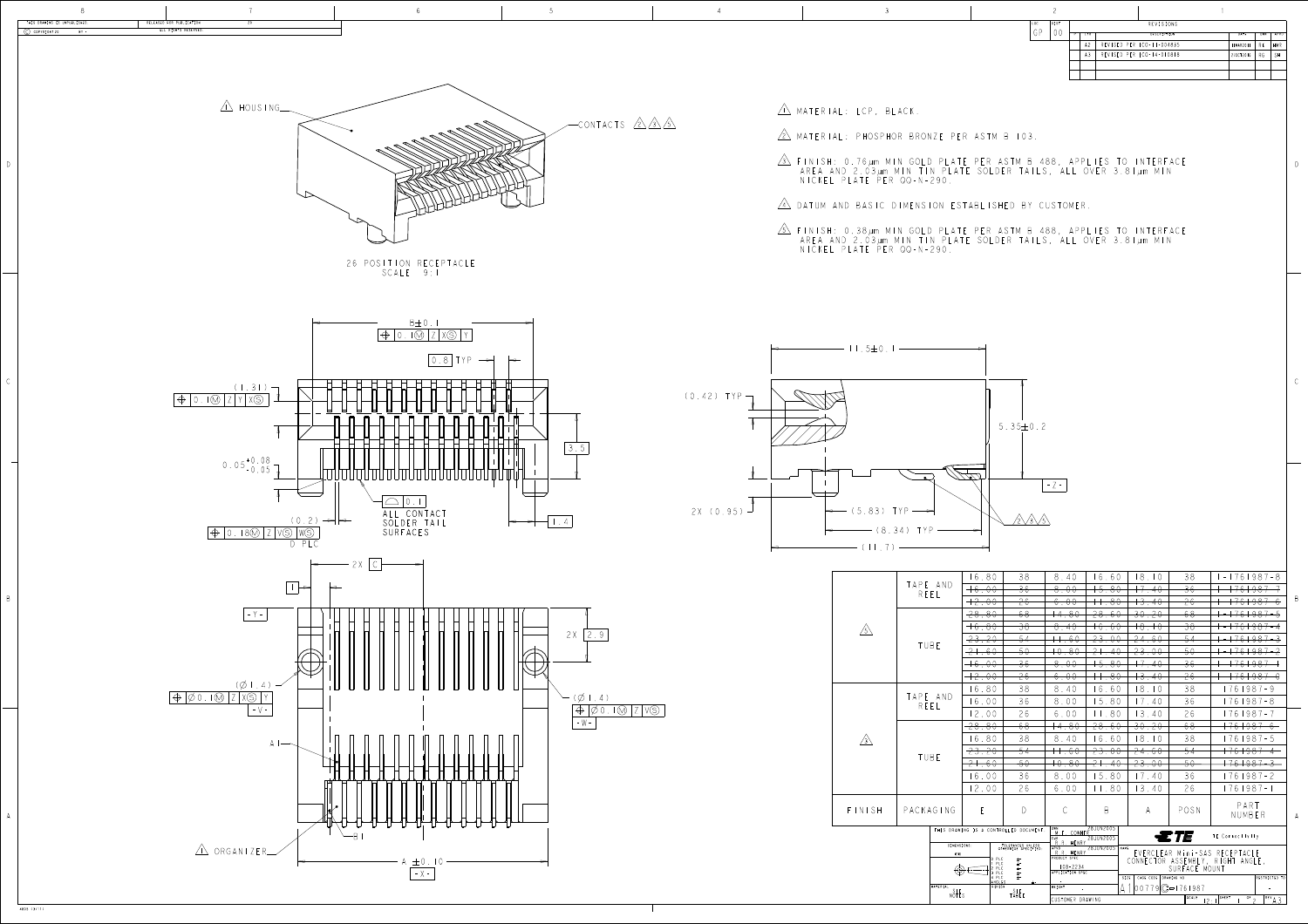D

B

A A

B

4805 (3/11)

|                   | S DRAWING IS A CONTROLLED DOCUMENT.                        | 28JUN2005<br>DWN<br>COWHER<br>28JUN2005<br>CHK<br>HENRY | $\equiv$ TE<br>TE Connectivity                               |                                                   |                  |  |  |
|-------------------|------------------------------------------------------------|---------------------------------------------------------|--------------------------------------------------------------|---------------------------------------------------|------------------|--|--|
| DIMENSIONS:<br>mm | TOLERANCES UNLESS<br>OTHERWISE SPECIFIED:                  | 28 JUN2005 NAME<br>APVD<br>HENRY                        |                                                              | EVERCLEAR Mini-SAS RECEPTACLE                     |                  |  |  |
|                   | PLC<br>士"<br>PLC<br>$\pm$ -<br>PLC<br>$\pm$ -<br>PLC<br>士士 | <b>PRODUCT SPEC</b><br>$108 - 2234$<br>APPLICATION SPEC |                                                              | CONNECTOR ASSEMBLY, RIGHT ANGLE,<br>SURFACE MOUNT |                  |  |  |
| AL                | PLC<br>$+$ -<br><b>ANGLES</b><br>FINISH                    | WEIGHT                                                  | SIZE<br>CAGE CODE<br>DRAWING NO<br>$9$ $\frac{9}{2}$ 1761987 |                                                   | RESTRICTED TO    |  |  |
|                   |                                                            | CUSTOMER DRAWING                                        |                                                              | SHEET<br>SCALE<br>OF<br>C .                       | REV <sub>A</sub> |  |  |

|      | ⌒    |   |            |                    |      |                          |      |
|------|------|---|------------|--------------------|------|--------------------------|------|
| LOC. | DIST |   |            | REVISIONS          |      |                          |      |
| GP   |      | P | <b>LTR</b> | <b>DESCRIPTION</b> | DATE | DWN                      | APVD |
|      |      |   | $\sim$     | SEE SHEET I        |      | $\overline{\phantom{a}}$ |      |
|      |      |   |            |                    |      |                          |      |
|      |      |   |            |                    |      |                          |      |
|      |      |   |            |                    |      |                          |      |
|      |      |   |            |                    |      |                          |      |

| THIS DRAWING IS A CONTROLLED |                                                                                                             |
|------------------------------|-------------------------------------------------------------------------------------------------------------|
| DIMENSIONS:                  | <b>TOLERAN</b><br><b>OTHERWISE</b>                                                                          |
| mm                           |                                                                                                             |
|                              | PLC<br>0<br>$\overline{1}$<br>PLC<br>$\overline{1}$<br>2<br>PLC<br>3<br>PLC<br>E<br>PLC<br>E<br>4<br>ANGLES |
| MATERIAL                     | FINISH                                                                                                      |
|                              |                                                                                                             |
|                              |                                                                                                             |
|                              |                                                                                                             |